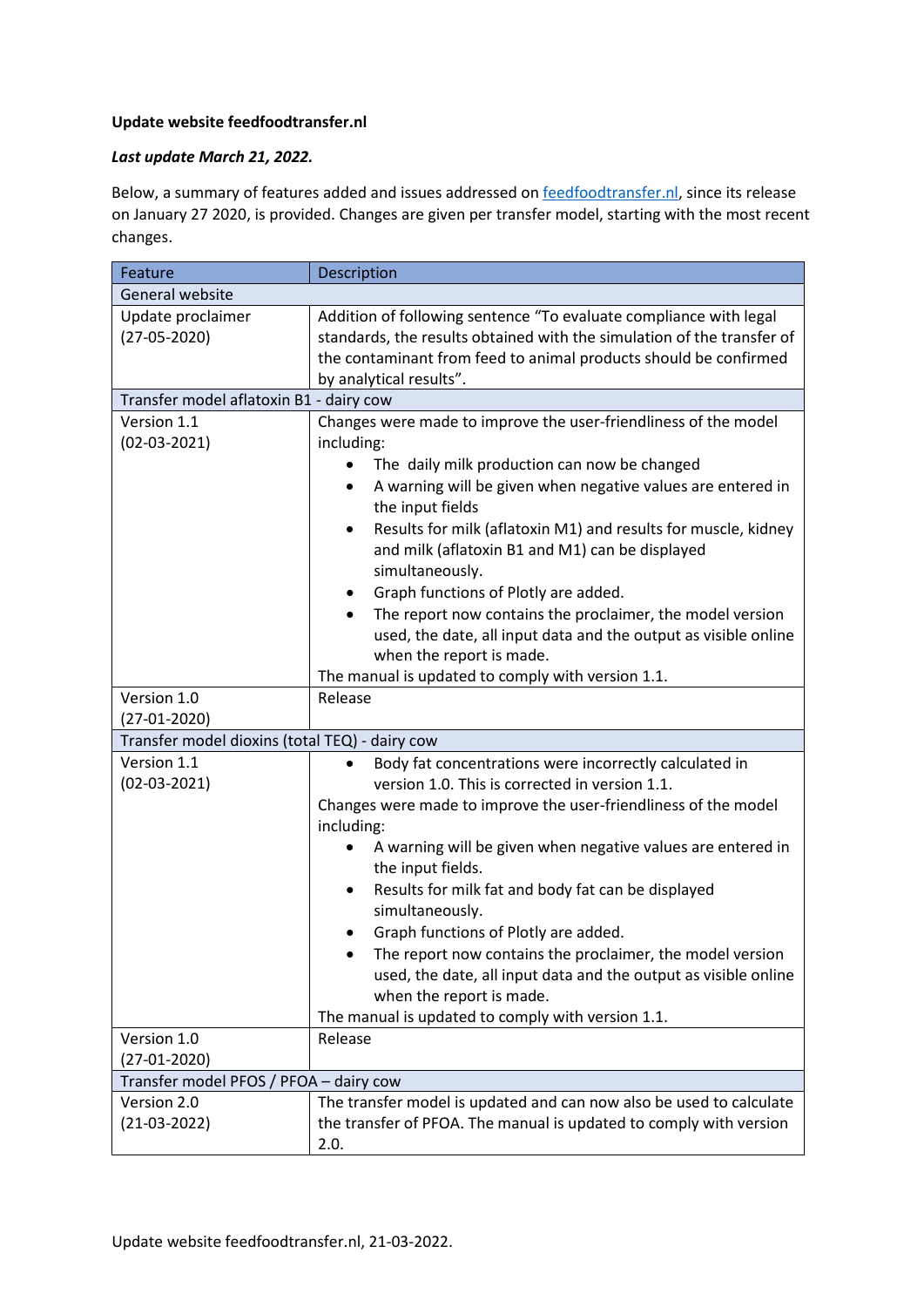| Version 1.1                                     | A warning will be given when negative values are entered in                               |  |
|-------------------------------------------------|-------------------------------------------------------------------------------------------|--|
| $(02-03-2021)$                                  | the input fields                                                                          |  |
|                                                 | Results for a lumped compartment based on the weighed                                     |  |
|                                                 | sum of liver, kidney and muscle weight are now visible and                                |  |
|                                                 | can be displayed simultaneously with the results for blood                                |  |
|                                                 | and milk.                                                                                 |  |
|                                                 | The manual is updated to comply with version 1.1.                                         |  |
| Version 1.0                                     | Release                                                                                   |  |
| $(01-12-2021)$                                  |                                                                                           |  |
| Transfer model cadmium - pig                    |                                                                                           |  |
| Version 1.0                                     | Release                                                                                   |  |
| $(27-01-2020)$                                  |                                                                                           |  |
| Transfer model dioxins (total TEQ) - pig        |                                                                                           |  |
| Version 2.0                                     | The transfer model is updated and a default time-dependent intake                         |  |
| $(21-03-2022)$                                  | (in kg 88% dry matter per day) starting at day 28 (compound feed) or                      |  |
|                                                 | at day 66 (wet mixes) is available. The user can still use a specific                     |  |
|                                                 | feeding regime instead of this default regime.                                            |  |
|                                                 |                                                                                           |  |
|                                                 | In addition changes were made to improve the user-friendliness of<br>the model including: |  |
|                                                 | A warning will be given when negative values are entered in                               |  |
|                                                 | the input fields.                                                                         |  |
|                                                 | Results for body fat and central compartment and the feed<br>٠                            |  |
|                                                 | intake curve can be displayed simultaneously.                                             |  |
|                                                 | Graph functions of Plotly are added.                                                      |  |
|                                                 | The report now contains the proclaimer, the model version<br>$\bullet$                    |  |
|                                                 | used, the date, all input data and the output as visible online                           |  |
|                                                 | when the report is made.                                                                  |  |
|                                                 | The manual is updated to comply with version 2.0.                                         |  |
| Version 1.0                                     | Release                                                                                   |  |
| $(27-01-2020)$                                  |                                                                                           |  |
| Transfer model dioxins (total TEQ) - laying hen |                                                                                           |  |
| Version 1.1                                     | For parameters y, F <sub>abs</sub> and k a set of optimal solutions can only be           |  |
| $(21-03-2022)$                                  | defined based on the upper and lower boundaries of allowable                              |  |
|                                                 | parameter values, Parameters y, F <sub>abs</sub> and k were set to the boundary           |  |
|                                                 | solution Fabs, min; $k_{min} = 0$ ; $y_{max}$ ; $W_{fmin}$ ). This has basically no       |  |
|                                                 | consequences for the estimations of the transfer model.                                   |  |
| Version 1.0                                     | Release                                                                                   |  |
| $(01-12-2020)$                                  |                                                                                           |  |
|                                                 | Transfer model dioxins (congener-specific) - laying hen                                   |  |
| Version 1.3                                     | For parameters $y$ , $F_{\text{abs}}$ and $k$ a set of optimal solutions can only be      |  |
| $(21-03-2022)$                                  | defined based on the upper and lower boundaries of allowable                              |  |
|                                                 | parameter values, Parameters y, F <sub>abs</sub> and k were set to the boundary           |  |
|                                                 | solution Fabs, min; $k_{min} = 0$ ; $y_{max}$ ). This has basically no consequences       |  |
|                                                 | for the estimations of the transfer model.                                                |  |
| Version 1.2                                     | The unit for the contaminant concentrations in feed in the                                |  |
| $(02-03-2021)$                                  | downloadable xlsx.file is corrected                                                       |  |
| Version 1.1                                     | Changes were made to improve the user-friendliness of the model                           |  |
| $(01-12-2020)$                                  | including:                                                                                |  |
|                                                 | The CVS template for entering the contaminant<br>$\bullet$                                |  |
|                                                 | concentrations in feed is replaced by an xls.file                                         |  |